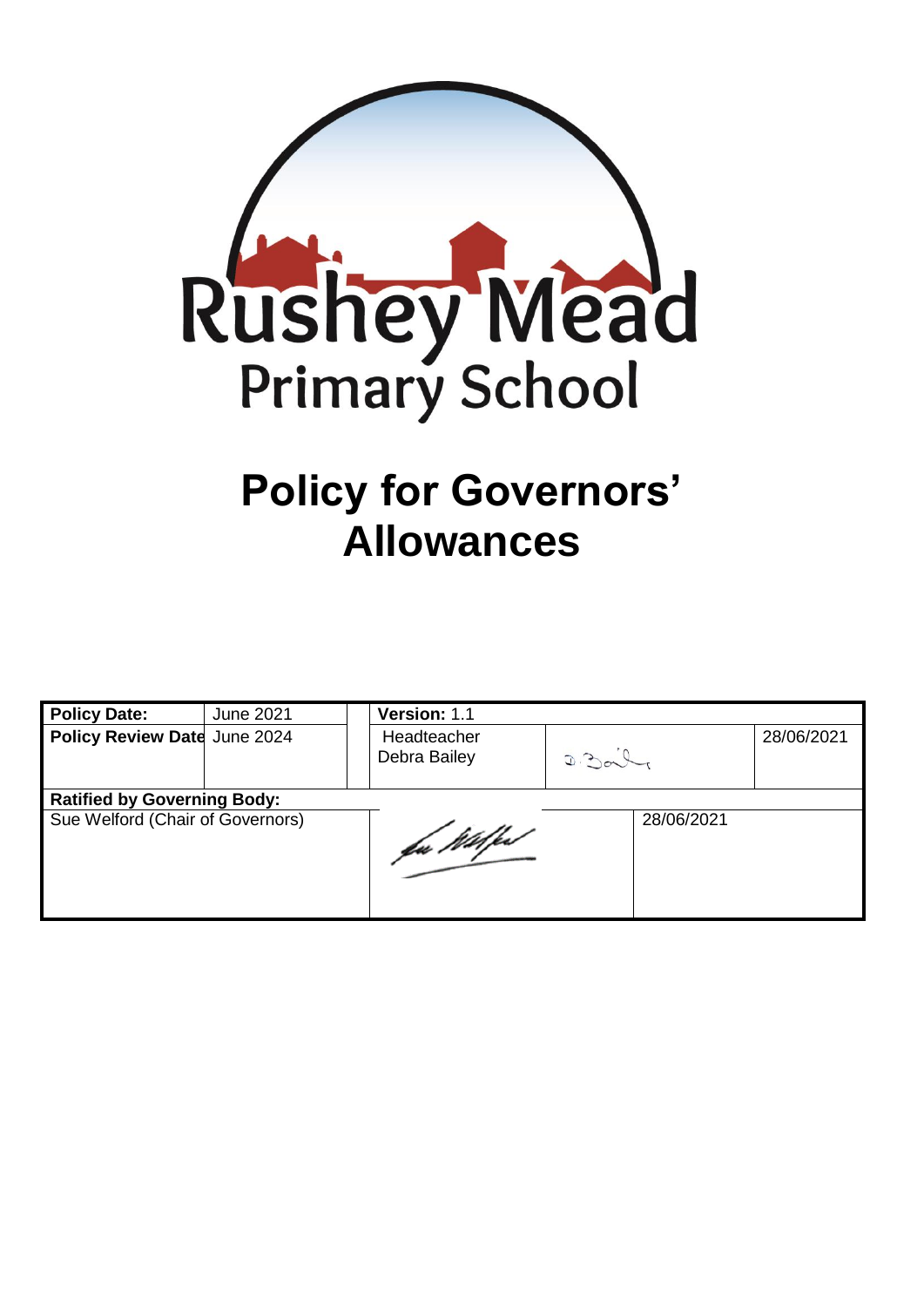#### **GOVERNORS' ALLOWANCE POLICY**

The School Governance (Roles, Procedures and Allowances) (England) Regulations 2013 Paragraphs 30 and 31 state:

- 30. School governors provide a voluntary service and cannot be paid for their role as a governor but they can receive out of pocket expenses. This may include reasonable expenses to cover travel costs or child-care costs incurred as a result of fulfilling their role as governor. Where the board has a delegated budget, whether to pay allowances and what allowances might reasonably be paid are matters for the board to decide. Where a board does not have a delegated budget, allowances and expenses may be paid by the local authority at a rate determined by them.
- 31. Payments can only be paid for expenditure necessarily incurred to enable the person to perform any duty as a governor. This does not include payments to cover loss of earnings for attending meetings. Travel expenses must be at a rate not exceeding the HM Revenue and Customs (HMRC) approved mileage rates which are changed annually and are on HMRC website. Other expenses should be paid on provision of a receipt and be limited to the amount shown on the receipt.

This policy statement has been developed in accordance with these regulations.

The governing board of Rushey Mead Primary School, holds a delegated budget and is therefore able to determine whether or not to pay allowances to governors. The following types of expenses may be incurred by serving on the board.

- 1. Governors who are carers (for children, partner, elderly relative etc) who incur costs as a result of arranging alternative carers whilst they are undertaking governor duties for Rushey Mead Primary School are able to claim these costs.
- 2. The cost of travel and subsistence costs relating to travel from home to meetings/training courses outside the city at the specified HMRC rate. This can be travel by car or by public transport. If travelling by train only second class rail travel can be reimbursed.
- 3. Telephone charges, photocopying, stationery, postage. etc. where these cannot be done by the school. It is expected, however, that the majority of communication will be electronic, and papers will only be printed when absolutely necessary in line with the school's eco procedures.

Governors should inform the board prior to incurring the expenses wherever possible.

Expenses will only be paid on provision of a receipt from the supplier and the appropriate claim form. Claim forms and expenses should be presented to the school business manager within 14 days of the expenses being incurred. These will then be authorised by the Chair of Governors or the Vice Chair of Governors.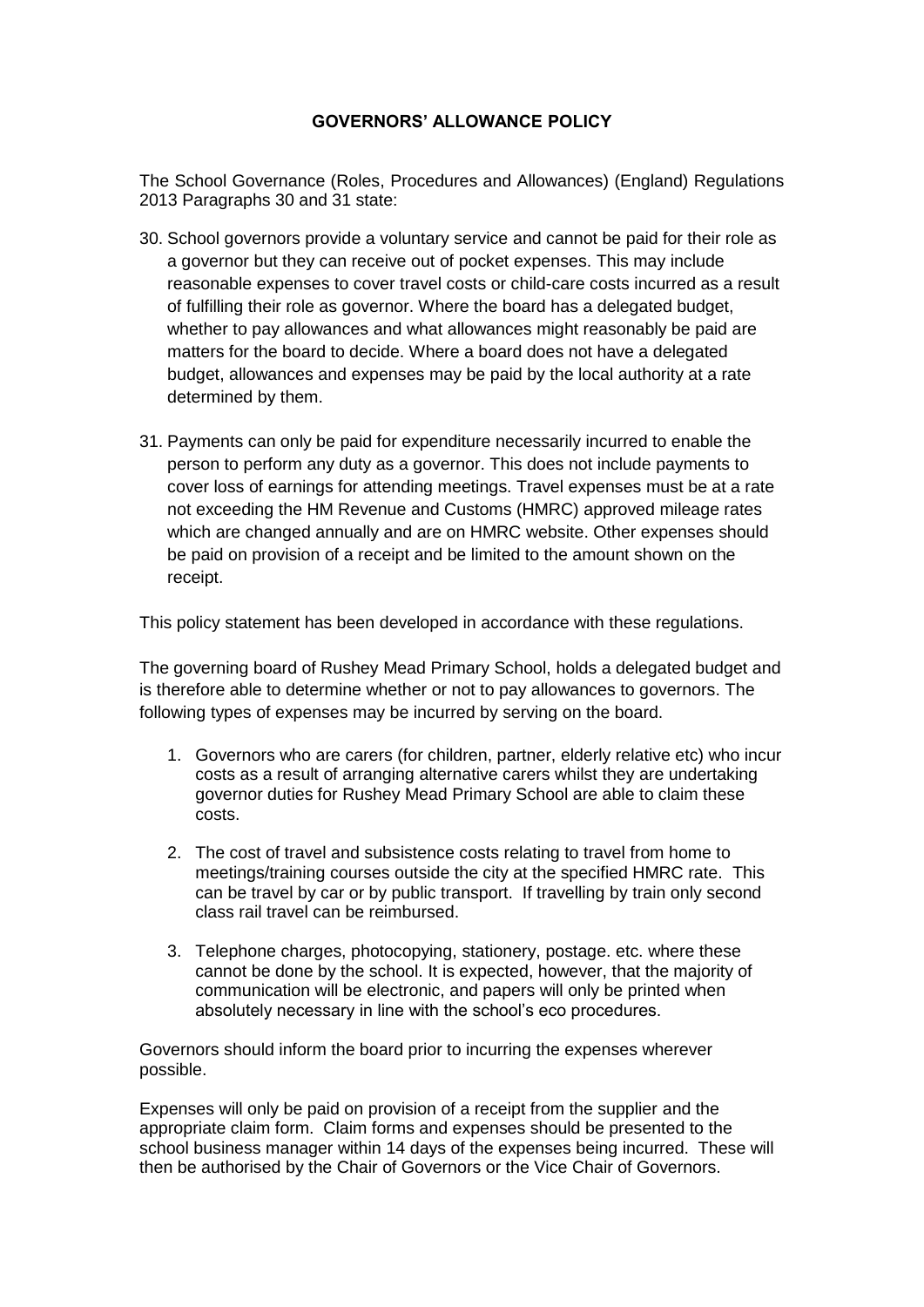## **RUSHEY MEAD PRIMARY SCHOOL**

#### **CLAIM FORM FOR GOVERNORS' ALLOWANCES RELATING TO CARING DUTIES**

| Please state your relationship to the person being cared for:                                                |
|--------------------------------------------------------------------------------------------------------------|
|                                                                                                              |
|                                                                                                              |
|                                                                                                              |
| Amount of payment made to                                                                                    |
| I confirm that I have received payment for providing care services                                           |
| Name of                                                                                                      |
| Signature of                                                                                                 |
| Date of                                                                                                      |
| I confirm that payment for the above claim should be paid from the Governors'<br><b>Expenses Cost Centre</b> |
| Name of Chair of Governors:                                                                                  |
|                                                                                                              |
|                                                                                                              |